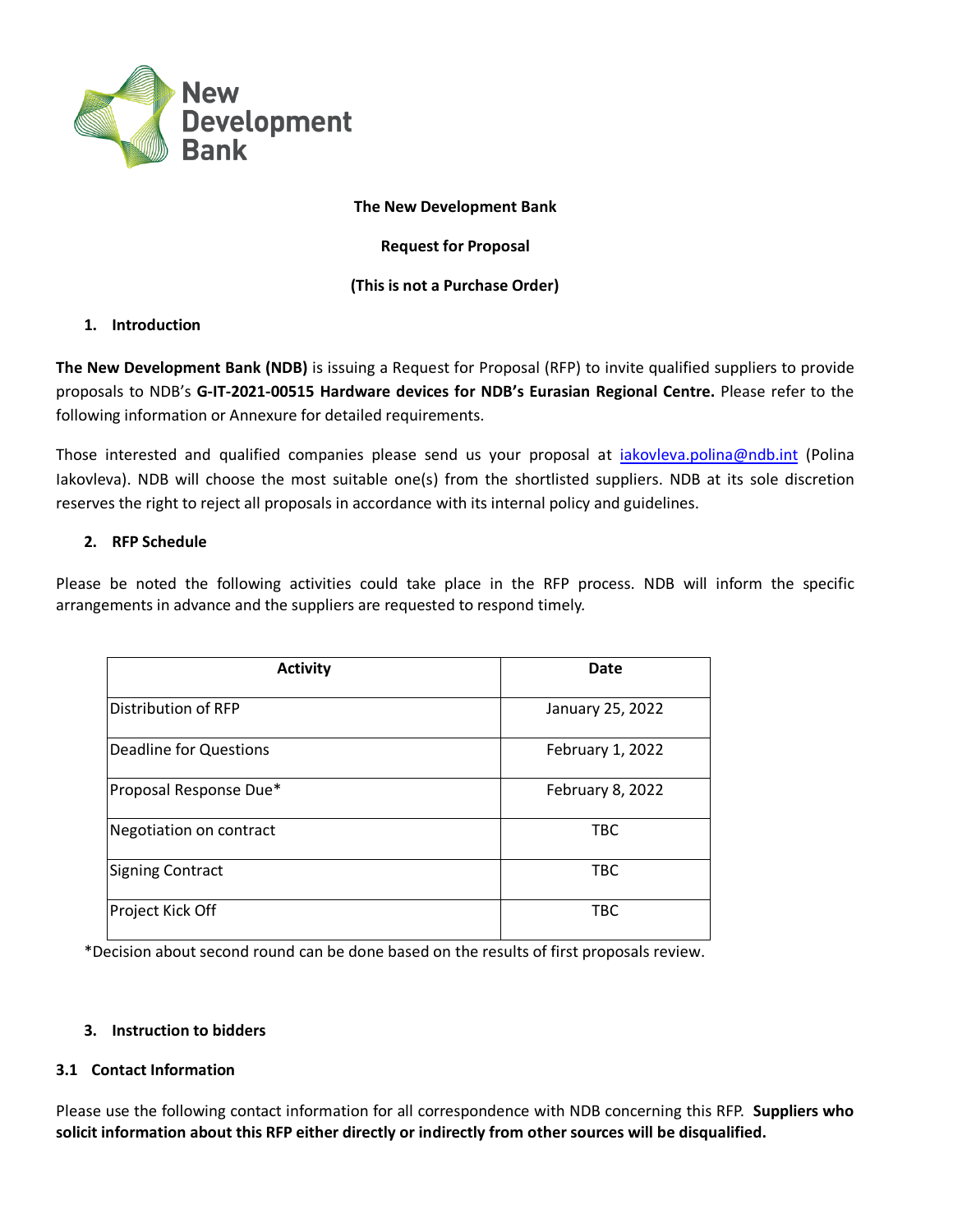#### **Ms. Polina Iakovleva**

Address: 26<sup>th</sup> Floor, 1600, Guozhan Road, Pudong New District, Shanghai

上海市浦东新区国展路 1600 号 26 楼

Email: [iakovleva.polina@ndb.int](mailto:iakovleva.polina@ndb.int)

### **3.2 Submission of Proposals**

Proposals shall be prepared in English. Both hard copy and electronic version is acceptable. Hard copy (6copies at least) is **optiona**l and shall be sent in sealed covers. Electronic version is **obligatory** and shall be submitted online via Electronic Procurement System.

For submission of proposal, the qualified suppliers should register to NDB's e-procurement system to be **NDB registered suppliers** (subject to NDB's internal approval) in advance. Then registered suppliers need to **ENROLL** in the procurement notice (for open competitive bidding) or **ACCEPT** the invitation (for limited competitive bidding) before submitting proposal online according to the timeline. [\(https://www.ndb.int/data-and](https://www.ndb.int/data-and-documents/corporate-procurements/)[documents/corporate-procurements/\)](https://www.ndb.int/data-and-documents/corporate-procurements/)

The mentioning of deadline, due time, closing date, etc. herein means Beijing time; and NDB's business time is from 9:00AM to 5:15PM in working days.

#### **3.3 Questions**

Please submit questions in writing by e-mail. Vendors should refer to the specific RFP paragraph number and page and should quote the questioned passage. NDB will be prompt in responding to questions. All questions will be responded to as a group and sent to all vendors.

#### **3.4 Ownership of Materials**

All materials submitted in response to this RFP become the property of NDB. Proposals and supporting materials will not be returned to vendors.

#### **3.5 Proposal Costs**

NDB is not responsible for any costs incurred by the vendor in the preparation of the proposal or the site visit.

#### **3.6 Proposal Format (if applicable)**

NDB recommends that the proposal should contain two parts as follows. **The vendor may choose other format if you desires so.**

Volume 1 – Main Proposal

| Section 1 | <b>Executive Summary</b>          |
|-----------|-----------------------------------|
| Section 2 | <b>Functional Section</b>         |
| Section 3 | <b>Technical Section</b>          |
| Section 4 | <b>Project Management Section</b> |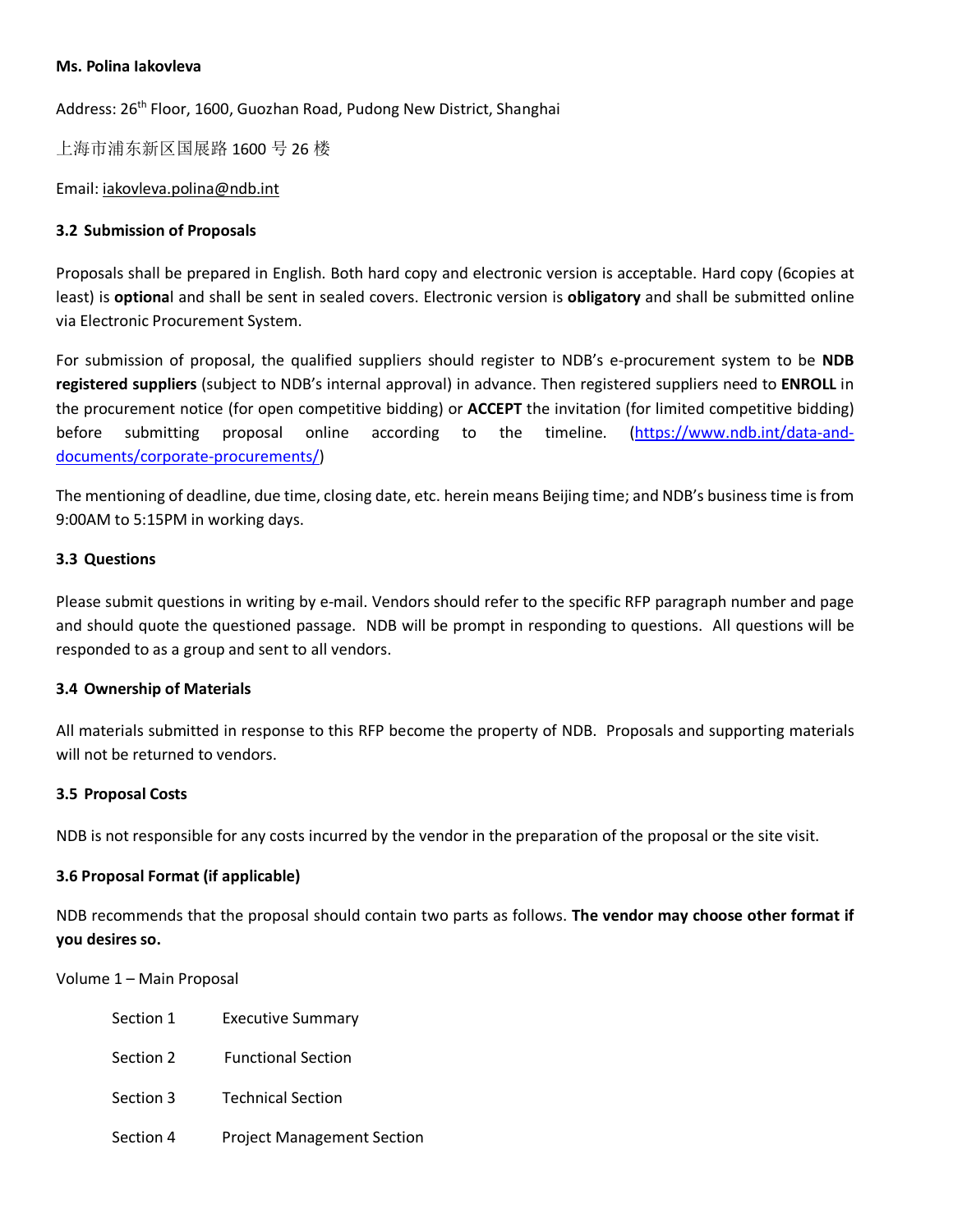Section 5 Support Section

The above format is only a recommendation. Suppliers could use other formats if you desire so.

Volume 2 – Price Proposal – Should be separate but integral part of the proposal. The currency is USD; if quoting in other currencies, the exchange rate should be clearly defined. **The price shall be inclusive of applicable taxes (if not, please specify)**; and other charges shall also be clearly defined. Note: The payment will be done by international wire transfer, then NDB recommends that the tax fee must be included in the proposal, with respective details. Payment terms applicable - not less than 30 days.

## **3.7 Validity Period**

The proposal including pricing quotation shall be valid at least for 120 days.

## **3.8 RFP Amendments**

New Development Bank reserves the right to amend this RFP any time prior to the closing date. Amendments will be issued only to vendors who are going to complete a proposal.

## **3.9 Sub-contractor**

NDB expects to negotiate and sign contract with one winning vendor. NDB will accept only complete solutions from a primary vendor, and will not accept any proposals that are on only one item or a combination of items from the RFP. The prime vendor will be responsible for the management of all subcontractors. NDB will not accept any invoices from subcontractors or become part of any negotiations between a prime vendor and a subcontractor.

## **3.10 Award Notification**

NDB could negotiate with all shortlisted suppliers before deciding the winning vendor. And NDB reserves the right to negotiate further with the winning supplier before and in the contracting process. The remaining vendors will be notified in writing of their selection status.

# **4. Evaluation Criteria**

The proposals will be reviewed and evaluated by NDB's team in accordance with the related policy and guidelines, especially the six principles (Economy, Efficiency, Competition, Transparency, Value for Money, Fit for Purpose) contained in NDB's corporate procurement policy. NDB is interested in obtaining a complete solution to the requirements contained in this RFP. Proposals that meet the proposal instructions and requirements will be given a thorough and objective review. Proposals that are late, or do not comply with proposal instructions, or take exceptions to mandatory requirements will be eliminated without further consideration. The following are the key factors that would be taken into consideration for evaluating the proposals.

# **i. Technical Approach and Methodology or Software Solution**

Primary consideration will be given to meet the mandatory requirements as listed in this RFP.

The following are factors in the evaluation.

- 1. Meeting the requirements as stated in this RFP;
- 2. Understanding of the work to be performed;
- 3. Technical approach and methodology to accomplish the work;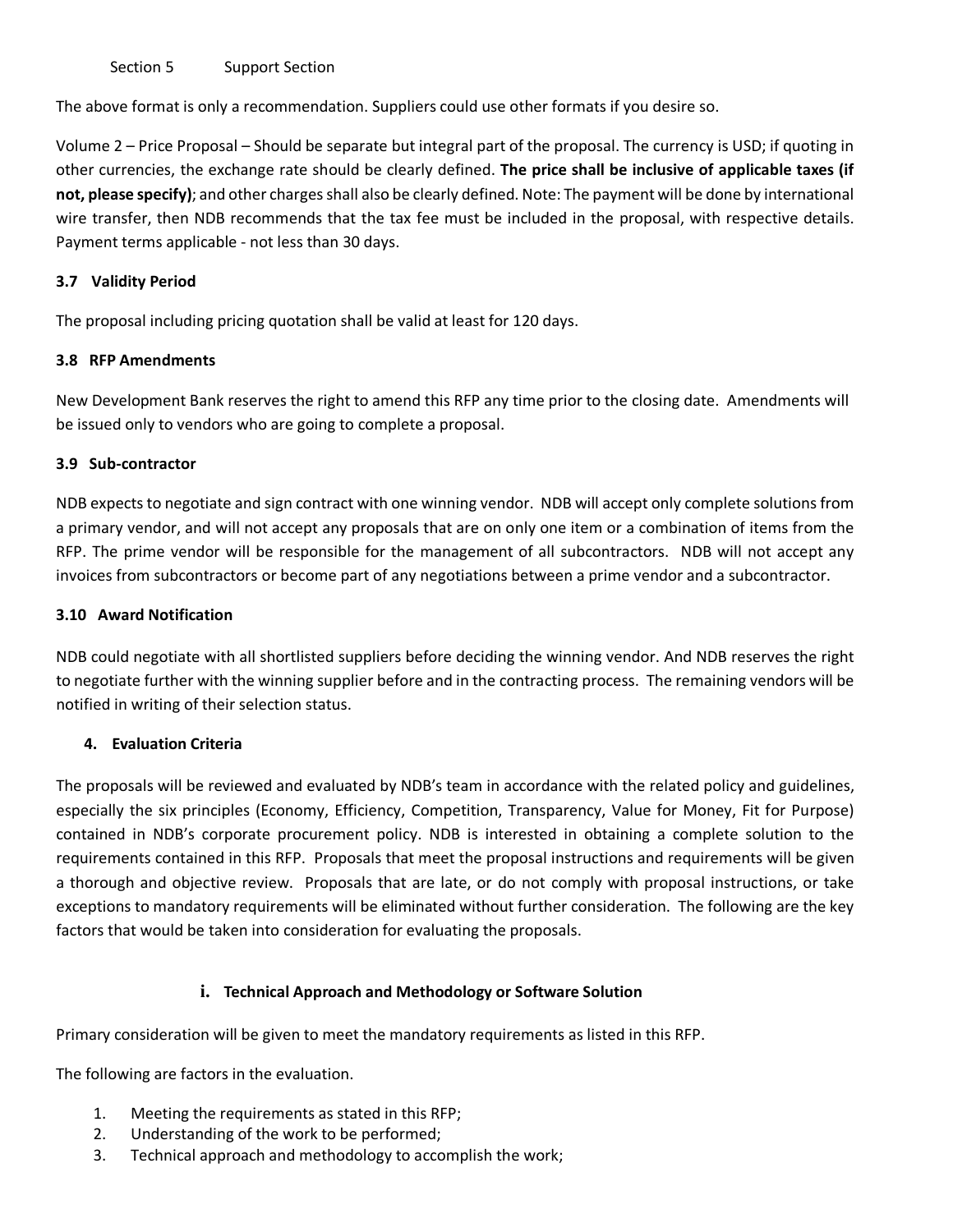4. Completeness and competence in addressing the scope of work.

## **ii. Project Management**

NDB also believes that effective project management is essential for a successful implementation. Vendors will be evaluated on the completeness and responsiveness of their project management plans and the project team assigned.

As part of the project management plan, vendors must demonstrate adequate experience in developing and implementing the requested project. NDB's confidence in the vendors' ability to meet deadlines and successfully manage similar projects will be a primary consideration.

Special consideration is given to vendors who propose a detailed project plan with sufficient breakdown of tasks and steps to demonstrate a complete understanding of the project.

## **iii. Pricing**

NDB will consider pricing as part of the evaluation criteria. **Lowest price is not essential to win**; however, large pricing differentials between vendors will be carefully examined. Price will be used as a final indicator for determining the vendor finalists when all other criteria have been normalized.

## **iv. Presentation and Demonstration**

The results of Presentation and Demo will be evaluation factors.

#### **v. Support and Maintenance**

NDB believes the ability to perform timely support is also an important factor for the success of this project. Therefore, vendors should provide adequate information to demonstrate their capabilities to fulfill this task.

# **5. Contract**

The participant shall review the service agreement template provided by NDB in advance. The use of NDB's version of the agreement is preferable. Template agreement and general terms and conditions can be found on the NDB's official web-site<https://www.ndb.int/data-and-documents/corporate-procurements/>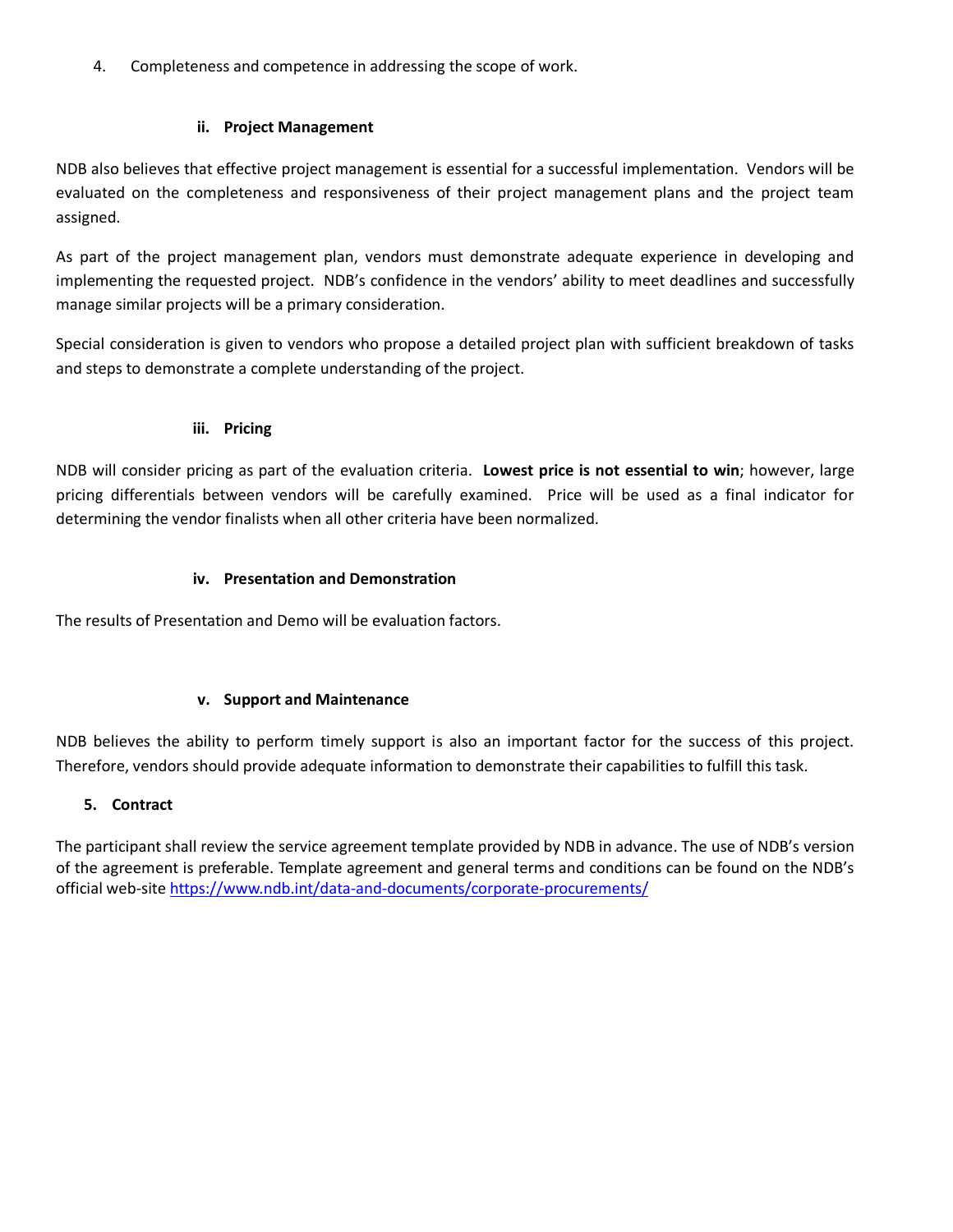#### **Annexure 1**

Hardware devices for NDB's Eurasian Regional Centre: 107996, Russia, Moscow, Mashi Poryvaevoy Street, 7, bldg. 4, 3rd floor.

The maintenance service for no less than one year, on-site installation, commissioning service and equipment fault repair service, shall be provided for the following devices:

| Category   | Item             | <b>Brand</b>     | Model               | <b>Description</b>                   | Quantit                 | Product  |
|------------|------------------|------------------|---------------------|--------------------------------------|-------------------------|----------|
|            |                  |                  |                     |                                      | y                       | Code     |
| Network    | Core Switch      | H <sub>3</sub> C | H3C S5560X-         | H3C S5560X-30C-EI L3 Ethernet        | $\overline{2}$          | 0235A3M  |
|            |                  |                  | 30C-EI              | Switch(24GE(8SFP Combo)+4SFP         |                         | S        |
|            |                  |                  |                     | Plus+1Slot), Without Power Supplies  |                         |          |
| Network    | Core Switch      | H <sub>3</sub> C | PSR150-A1-GL        | 150W Asset-manageable AC Power       | $\overline{4}$          | 0231A7GC |
|            |                  |                  |                     | <b>Supply Module</b>                 |                         |          |
| Network    | Core Switch      | H <sub>3</sub> C | LSPM1FANSB          | Fan Module (SW, 4028, Air Outlets    | $\overline{2}$          | 0231A2VU |
|            |                  |                  |                     | in Panel)                            |                         |          |
| Network    | Access<br>Switch | H <sub>3</sub> C | LSTM1STK            | SFP+ Cable 5m                        | $\overline{2}$          | 0231A0G1 |
| Network    | Access           | H <sub>3</sub> C | H3C S5130S-         | H3C S5130S-52S-PWR-HI Ethernet       | $\overline{2}$          | 9801A1M  |
|            | Switch           |                  | 52S-PWR-HI          | Switch with 48*10/100/1000BASE-T     |                         | L        |
|            |                  |                  |                     | PoE+ Ports and 4*1G/10G BASE-X       |                         |          |
|            |                  |                  |                     | <b>SFP Plus Ports</b>                |                         |          |
| Network    | Access           | H <sub>3</sub> C | LSTM1STK            | SFP+ Cable 5m                        | $\overline{2}$          | 0231A0G1 |
|            | Switch           |                  |                     |                                      |                         |          |
| Network    | WiFi AP          | H <sub>3</sub> C | PSR360-56A-GL       | 360W PoE AC Power Supply Module      | $\overline{\mathbf{4}}$ | 0231A7GA |
| Network    | WiFi AP          | H <sub>3</sub> C | EWP-WX1840H-        | H3C WX1840H 8-Port 1000BASE-T        | $\overline{2}$          | 9801A1M  |
|            |                  |                  | GL                  | (2 SFP Combo) Access Controller      |                         | G        |
| Network    | WiFi AP          | H <sub>3</sub> C | EWP-WA6320-         | H3C WA6320 Internal Antennas 4       | $\overline{4}$          | 9801A28N |
|            |                  |                  | <b>FIT</b>          | Streams Dual Radio 802.11ax/ac/n     |                         |          |
|            |                  |                  |                     | Access Point, FIT                    |                         |          |
| Network    | WiFi AP          | H <sub>3</sub> C | LIS-WX-1-BE         | <b>Enhanced Access Controller</b>    | $\overline{\mathbf{4}}$ | 3130A1L9 |
|            |                  |                  |                     | License, 1 AP, for Verticals, for V7 |                         |          |
| Network    | Switch SFP       | H <sub>3</sub> C | SFP-GE-SX-          | 1000BASE-SX SFP Transceiver,         | 4                       | 0231A961 |
|            | Module           |                  | MM850-D             | Multi-Mode (850nm, 550m, LC)         |                         |          |
| Network    | Front-end        | H <sub>3C</sub>  | LS-5130S-20P-EI-    | H3C-S5130S-20P-EI                    | $\overline{2}$          | 9801A1M  |
|            | Switch           |                  | GL                  |                                      |                         | N        |
| Conference | Video            | POLYCO           | G7500, with         | G7500, with POLY Studio E70, 3       | $\mathbf{1}$            |          |
| Room       | conferencin      | M                | POLY Studio E70     | years standard maintenance service   |                         |          |
|            | g terminal       |                  |                     |                                      |                         |          |
| Conference | Polycom          | POLYCO           | <b>Group Series</b> | Include one microphone, one          | $\mathbf{1}$            |          |
| Room       | Mic              | M                | Mic Array           | 25ft/7.6M connection cable           |                         |          |
| Conference | Conference       | POLYCO           | <b>Trio8800</b>     | RealPresence Trio 8800 Conference    | $\mathbf{1}$            |          |
| Room       | Phone            | M                |                     | phone, Build-in Wi-Fi, blue-tooth    |                         |          |
|            |                  |                  |                     | and NFC. Support PoE, no power       |                         |          |
|            |                  |                  |                     | module, include 7.6 meter network    |                         |          |
|            |                  |                  |                     | cable, 1.8 meter USB 2.0 cable and   |                         |          |
|            |                  |                  |                     | installation manual. 3 years         |                         |          |
|            |                  |                  |                     | standard maintenance service.        |                         |          |
| IP         | Main             | Avaya            | <b>IPO IP500 V2</b> |                                      | $\overline{2}$          |          |
| Telephone  | System           |                  | <b>CNTRL UNIT</b>   |                                      |                         |          |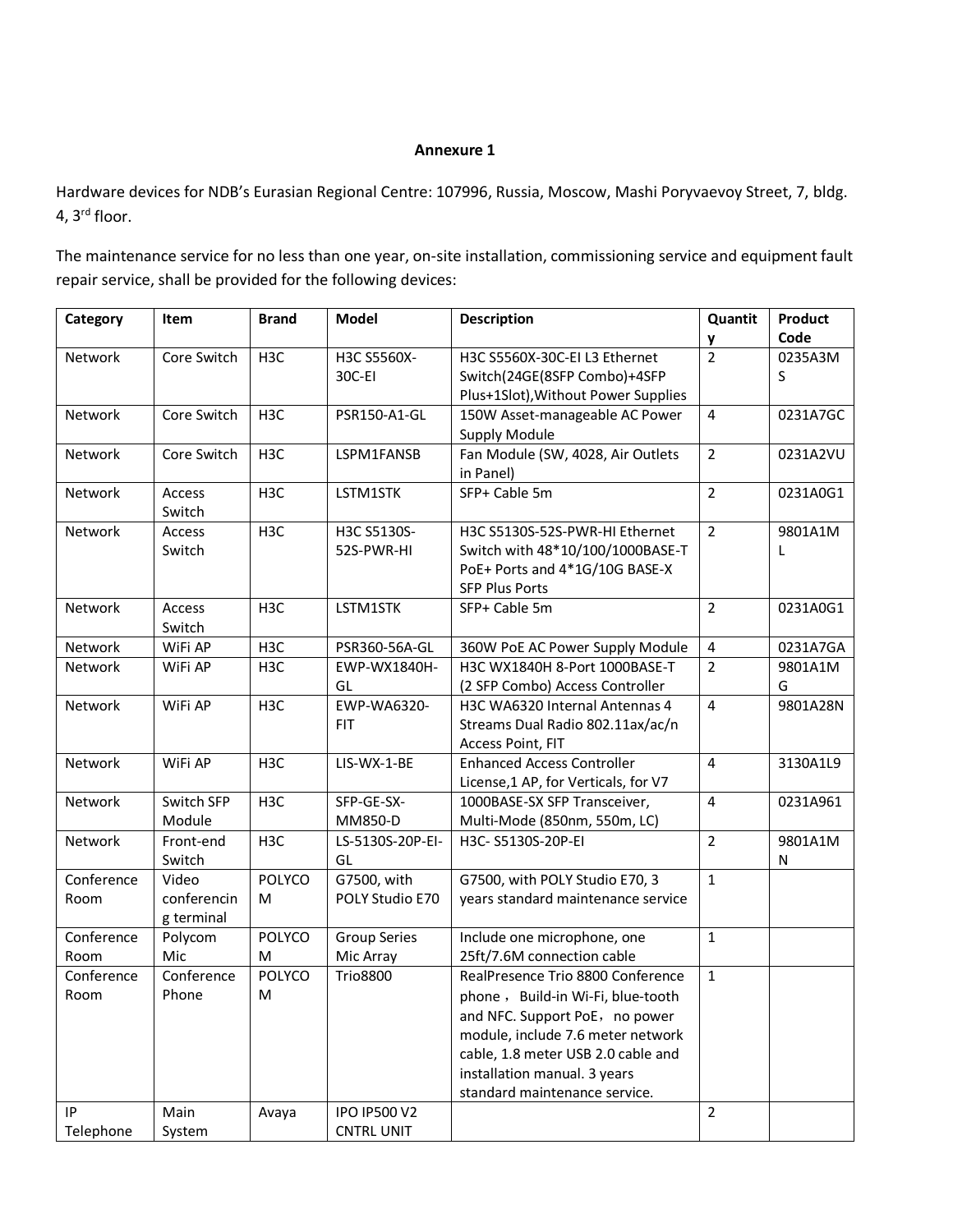| IP              | Main       | Avaya    | IPO IP500 V2 SYS                     |                                      | $\overline{2}$ |  |
|-----------------|------------|----------|--------------------------------------|--------------------------------------|----------------|--|
| Telephone       | System     |          | SD CARD AL                           |                                      |                |  |
| IP              | Main       | Avaya    | IPO IP500 TRNK                       |                                      | $\overline{2}$ |  |
| Telephone       | System     |          | PRI UNVRSL                           |                                      |                |  |
|                 |            |          | SNGL                                 |                                      |                |  |
| IP              | Main       | Avaya    | IPO MC VCM 32                        |                                      | $\overline{2}$ |  |
| Telephone       | System     |          | V <sub>2</sub>                       |                                      |                |  |
| IP              | Main       | Avaya    | IPO IP500 RACK                       |                                      | $\overline{2}$ |  |
| Telephone       | System     |          | <b>MNTG KIT</b>                      |                                      |                |  |
| IP              | Main       | Avaya    | RJ48 to BNC                          |                                      | $\overline{2}$ |  |
| Telephone       | System     |          | <b>ADAPTER</b>                       |                                      |                |  |
| IP              | Main       | Avaya    | POWER CORD                           |                                      | $\overline{2}$ |  |
| Telephone       | System     |          |                                      |                                      |                |  |
| IP              | License    | Avaya    | IP OFFICE R11                        |                                      | $\overline{2}$ |  |
| Telephone       |            |          | <b>ESSENTIAL</b>                     |                                      |                |  |
|                 |            |          | <b>EDITION LIC:DS</b>                |                                      |                |  |
| IP              | License    | Avaya    | IP OFFICE R10+                       |                                      | $\overline{2}$ |  |
| Telephone       |            |          | <b>ESSENTIAL</b>                     |                                      |                |  |
|                 |            |          | <b>EDITION</b>                       |                                      |                |  |
|                 |            |          | <b>EMBEDDED VM</b>                   |                                      |                |  |
|                 |            |          | 2CHANNELS                            |                                      |                |  |
|                 |            |          | LIC:CU                               |                                      |                |  |
| IP              | License    | Avaya    | IP OFFICE R10+                       |                                      | $\overline{2}$ |  |
| Telephone       |            |          | IP500 VOICE                          |                                      |                |  |
|                 |            |          | NETWORKING 4                         |                                      |                |  |
|                 |            |          | LIC:CU                               |                                      |                |  |
| IP              | License    | Avaya    | IP OFFICE R10+                       |                                      | $\overline{2}$ |  |
| Telephone       |            |          | <b>IP500 E1</b>                      |                                      |                |  |
|                 |            |          | <b>ADDITONAL</b>                     |                                      |                |  |
|                 |            |          | 22CHANNELS                           |                                      |                |  |
|                 |            |          | LIC:CU                               |                                      |                |  |
| IP              | License    |          | IP OFFICE R10+                       |                                      | 10             |  |
| Telephone       |            | Avaya    | <b>AVAYA IP</b>                      |                                      |                |  |
|                 |            |          | <b>ENDPOINT 1</b>                    |                                      |                |  |
|                 |            |          | LIC:CU                               |                                      |                |  |
| IP              | License    | Avaya    | IPO R11 SM                           |                                      | $\overline{2}$ |  |
| Telephone       |            |          | TRNK 20 ADI LIC                      |                                      |                |  |
| IP              | License    |          | IP OFFICE R10+                       |                                      | 10             |  |
| Telephone       |            | Avaya    | SIP TRUNK 1                          |                                      |                |  |
|                 |            |          | LIC:CU                               |                                      |                |  |
| IP              | License    |          | IP OFFICE R10+                       |                                      | $\overline{4}$ |  |
|                 |            | Avaya    | <b>3RD PARTY IP</b>                  |                                      |                |  |
| Telephone       |            |          | <b>ENDPOINT 1</b>                    |                                      |                |  |
|                 |            |          | LIC:CU                               |                                      |                |  |
| IP              | Phone      |          | J169 IP PHONE                        |                                      | 10             |  |
|                 |            | Avaya    |                                      |                                      |                |  |
| Telephone<br>IP |            |          | NO PWR SUPP                          |                                      |                |  |
| Telephone       | Maintenanc | Avaya    | IPO RTS 24X7<br><b>APR NBD - 500</b> |                                      | $\overline{2}$ |  |
|                 | e          |          | V2 1YPP                              |                                      |                |  |
| IP              |            |          |                                      |                                      | $\overline{2}$ |  |
|                 | Hardware   |          | RJ45-BNC                             |                                      |                |  |
| Telephone       | Firewall   | FortiNet | converter<br><b>FG-81E</b>           | 14 x GE RJ45 ports (including 1 x    | $\overline{2}$ |  |
| Network         |            |          |                                      | DMZ port, 1 x Mgmt port, 1 x HA      |                |  |
|                 |            |          |                                      | port, 12 x switch ports), 2 x Shared |                |  |
|                 |            |          |                                      | Media pairs (Including 2 x GE RJ45   |                |  |
|                 |            |          |                                      | ports, 2 x SFP slots). 128GB onboard |                |  |
|                 |            |          |                                      |                                      |                |  |
|                 |            |          |                                      | storage. Max managed FortiAPs        |                |  |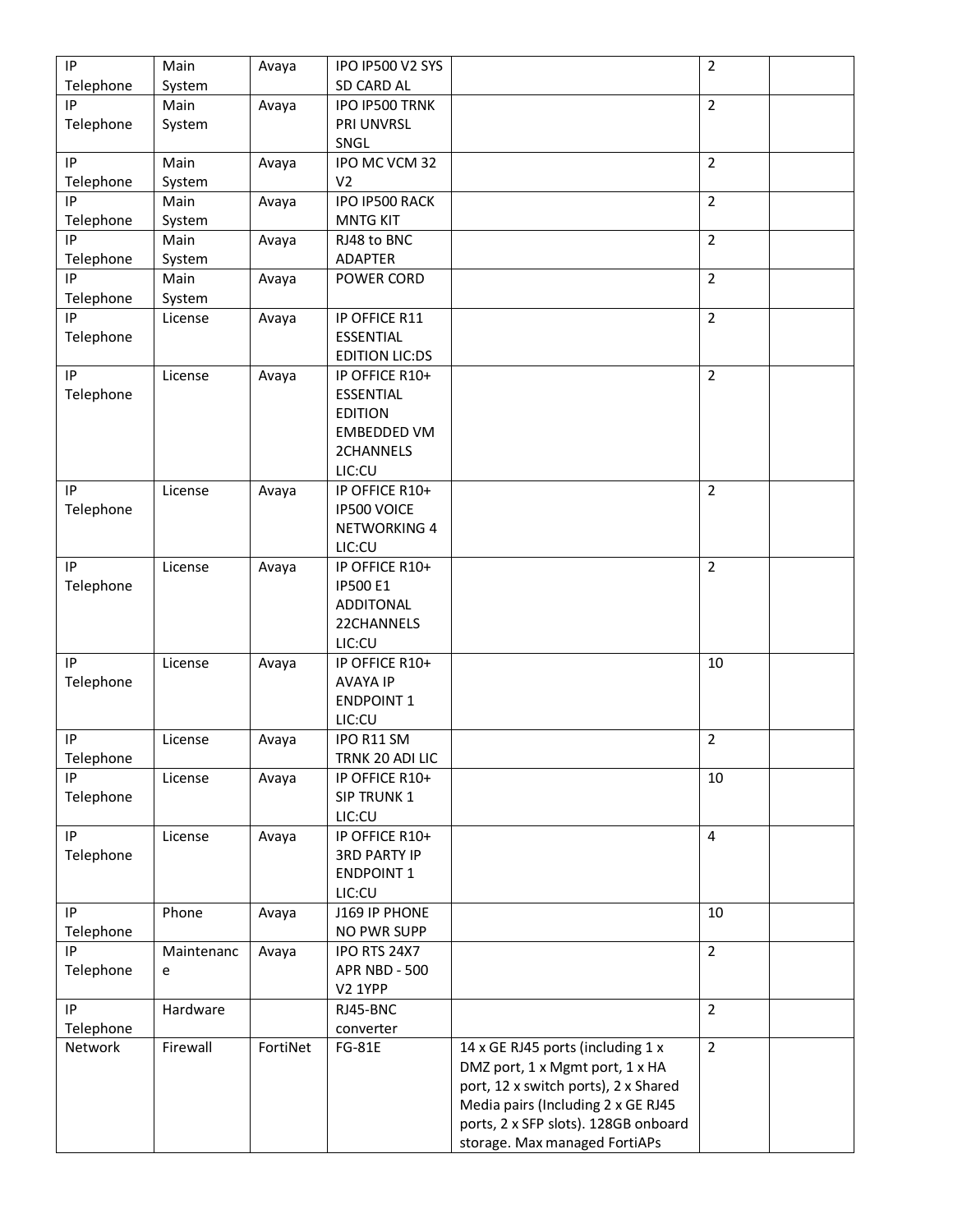| Network       | Firewall      | FortiNet | FC-10-00E81-    | Unified (UTM) Protection (8x5                         | $\overline{2}$ |  |
|---------------|---------------|----------|-----------------|-------------------------------------------------------|----------------|--|
|               |               |          | 900-02-36       | FortiCare plus Application Control,                   |                |  |
|               |               |          |                 | IPS, AV, Web Filtering and                            |                |  |
|               |               |          |                 | Antispam, FortiSandbox Cloud)                         |                |  |
| Server        | Hardware      | Dell     | Power Edget     | DellEMC PowerEdge R640                                | $\overline{2}$ |  |
|               |               |          | R750            | Chassis with capacity for up to 8                     |                |  |
|               |               |          |                 | hot-plug 2.5 "disks                                   |                |  |
|               |               |          |                 | · Standard Safety Bezel without LCD                   |                |  |
|               |               |          |                 | monitor                                               |                |  |
|               |               |          |                 | · Riser with 2 x16 Low Profile slots                  |                |  |
|               |               |          |                 | - IDRAC9 Enterprise                                   |                |  |
|               |               |          |                 | - 2xSilver CPU                                        |                |  |
|               |               |          |                 | - 6 x 600GB 10K RPM SAS 12Gbps                        |                |  |
|               |               |          |                 | 512n 2.5in 2.5in Hot-plug Hard                        |                |  |
|               |               |          |                 | Drive                                                 |                |  |
|               |               |          |                 | · RAID controller, 2Gb NV Cache,                      |                |  |
|               |               |          |                 | Minicard                                              |                |  |
|               |               |          |                 | $\cdot$ Redundant Hot Plug (1 + 1) sources            |                |  |
|               |               |          |                 | with 750W of power<br>· 2 x power cables C13, BR14136 |                |  |
|               |               |          |                 | (Euro standard), 250V, 10A, 2                         |                |  |
|               |               |          |                 | meters long                                           |                |  |
|               |               |          |                 | · Intel Ethernet i350 QP 1Gb                          |                |  |
|               |               |          |                 | Network Daughter Card network                         |                |  |
|               |               |          |                 | card                                                  |                |  |
|               |               |          |                 | · No operating system - See system                    |                |  |
|               |               |          |                 | approval matrix at                                    |                |  |
|               |               |          |                 | www.dell.com/Ossupport                                |                |  |
|               |               |          |                 | · Without Documentation                               |                |  |
|               |               |          |                 | · Dell 19 "rack slide rails with cable                |                |  |
|               |               |          |                 | management arm (minimum                               |                |  |
|               |               |          |                 | 68.1cm adjustment flexibility and                     |                |  |
|               |               |          |                 | maximum of 86.1cm - CHECK the                         |                |  |
|               |               |          |                 | space and hole in your rack)                          |                |  |
|               |               |          |                 | · RAID 10 disk configuration                          |                |  |
|               |               |          |                 | · UEFI BIOS Boot mode                                 |                |  |
|               |               |          |                 | configuration                                         |                |  |
|               |               |          |                 | · Basic Installation Service for Rack                 |                |  |
|               |               |          |                 | Server                                                |                |  |
|               |               |          |                 | · 5-year ProSupport Plus 24x7                         |                |  |
|               |               |          |                 | Warranty with On-Site service next                    |                |  |
|               |               |          |                 | business day                                          |                |  |
|               |               |          |                 | · 4 X 32GB RDIMM, 2933MT / s,                         |                |  |
|               |               |          |                 | Dual Rank, BCC "                                      |                |  |
| Server        | Virtualizatio | VMWare   | VMWare          | to manage the Dell R750 servers                       | 4              |  |
|               | n             |          | vSphere ESXI    |                                                       |                |  |
|               |               |          | licesne for the |                                                       |                |  |
|               |               |          | server          |                                                       |                |  |
| Simultaneou   |               | Shure    |                 | Simultaneous Translation solution                     | $\mathbf{1}$   |  |
| s Translation |               |          |                 | for one meeting room for 12                           |                |  |
|               |               |          |                 | persons                                               |                |  |
| Other         |               | Dell     | U2417H          | 24 inch display monitor                               | 10             |  |
| Other         |               | Dell     | Dell Dock-      | <b>Dock Station</b>                                   | 6              |  |
|               |               |          | <b>WD19</b>     |                                                       |                |  |
| Other         |               | HyperLin | Hyperline       | Rack shelfs                                           | 6              |  |
|               |               | e        | TSH3L-450-      |                                                       |                |  |
|               |               |          | <b>RAL9005</b>  |                                                       |                |  |
| Other         | Hardware      | APC      | <b>NBES0301</b> | Leakage sensor                                        | $\mathbf{1}$   |  |